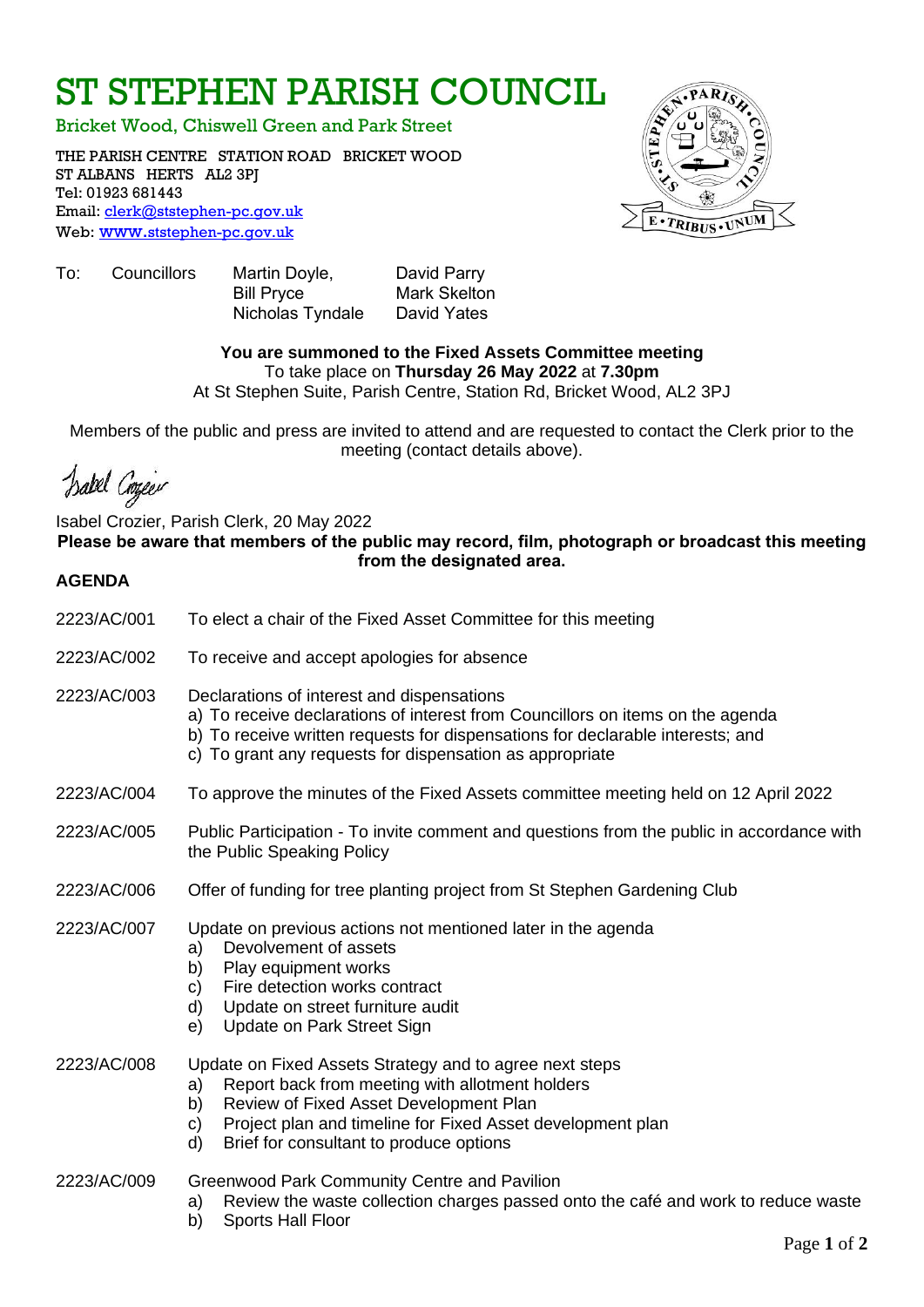- c) Proposals to site an Astroturf pitch at GWP
- d) Update on bench for John Bell's Copse
- e) Feedback on Community Garden proposal
- 2223/AC/010 Parish Centre
	- a) Update on demolition of QEQM Centre
	- b) Update on application for vehicle access from Smug Oak Lane
- 2223/AC/011 Park Street Pavilion
	- a) Update on storm damage repairs
	- b) Update on car park lighting
	- c) Update on flower bed removal
	- d) Update on play area works
	- e) Network Rail tree works
- 2223/AC/012 Woodbury Field
	- a) Application for vehicular access
	- b) Next steps for drainage works
	- c) Progress application for Section 106
- 2223/AC/013 Mayflower Play Area
	- a) Consultation on use of kick about area
	- b) Vandalism to fence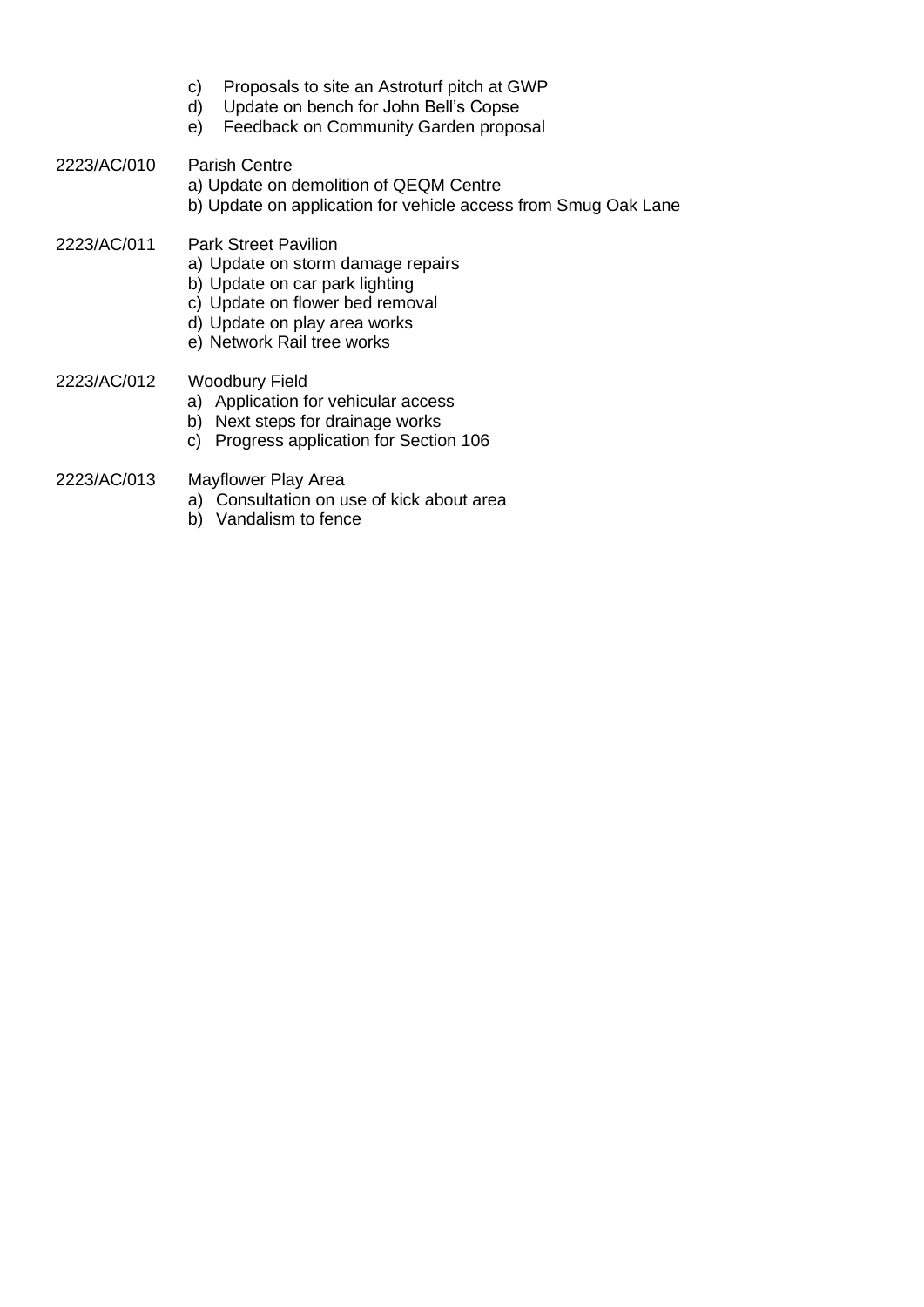# ST STEPHEN PARISH COUNCIL

Bricket Wood, Chiswell Green and Park Street

THE PARISH CENTRE STATION ROAD BRICKET WOOD ST ALBANS HERTS AL2 3PJ Tel: 01923 681443 Email: [clerk@ststephen-pc.gov.uk](mailto:clerk@ststephen-pc.gov.uk)  Web: www.[ststephen-pc.gov.uk](http://www.ststephen-pc.gov.uk/)



# **Notes of Allotment Holders Meeting**

Held on Wednesday 11 May 2022 at 7pm **Venue**: Greenwood Park Community Centre, Sports Hall, Chiswell Green AL2 3HW

**Present**: Councillors Wendy Berriman **Ajanta Hilton** Dorothy Kerry David Parry Bill Pryce Mark Skelton David Yates

 Also present: Terry Philpott (independent Chair), Sue Hake (Clerk), Isabel Crozier (Assistant Clerk) 56 allotment holders and members of the public

#### **Welcome**

# **Introduction from Cllr David Parry**

Cllr Parry explained that he had been a Parish Councillor for 4 years and during that time cllrs had become concerned about the state of the parish owned property at Bricket Wood, the Parish Centre. It is clear that the building is coming to the end of its useful life and that it is no longer fit for purpose. Issues such as the Parish Council offices and chamber were on the first floor, accessible only by a narrow staircase, and not suitable for disabled access.

Greenwood Park Community Centre is very popular venue and often fully booked, however, the Parish Centre struggles to get bookings.

With the current energy price rises the cost of energy to run Greenwood Park Community Centre could rise to £60,000 per year. The Community Centre desperately requires insulation, alternative heating, changes to the layout to improve Disability Discrimination Act compliance and upgrading of the kitchen – there is a lot to spend on it.

On the basis of these reasons the Parish Council developed a strategy to include replacing the community facilities at Bricket Wood with a modern community centre and to move the staff accommodation to Greenwood Park. Having the staff in one location rather than split across the two sites is sensible, it will address issues with lone working, improve flexibility and reduce the need for the grounds and maintenance staff to travel from their base in Bricket Wood to the site where most of their work is undertaken at Greenwood Park, thus reducing fuel use and travel time.

The Council have resolved not to dispose of the Parish Centre without first finding replacement community centre facilities at Bricket Wood. Park Street is well served by community facilities because of the Village Hall.

When the Council started to look at improving facilities at Greenwood Park it became obvious that we were limited on space. We didn't want to spread towards the A405 and feel that this would be unlikely to gain planning permission as it has a greater effect on the open nature of the Green Belt here. The parking that has been created under the trees along the drive is temporary as the continued use of these spaces will eventually kills the trees. The Council need to provide additional parking.

The Council have not yet produced plans. This is because plans will cost a great deal, maybe tens of thousands of pounds and the Council didn't think it was right to spend that sort of money on plans if it weren't able to move the allotments due to the Secretary of State refusing permission, hence the applications to the Secretary of State is the first step. If permission is refused the Council will have to rethink plans.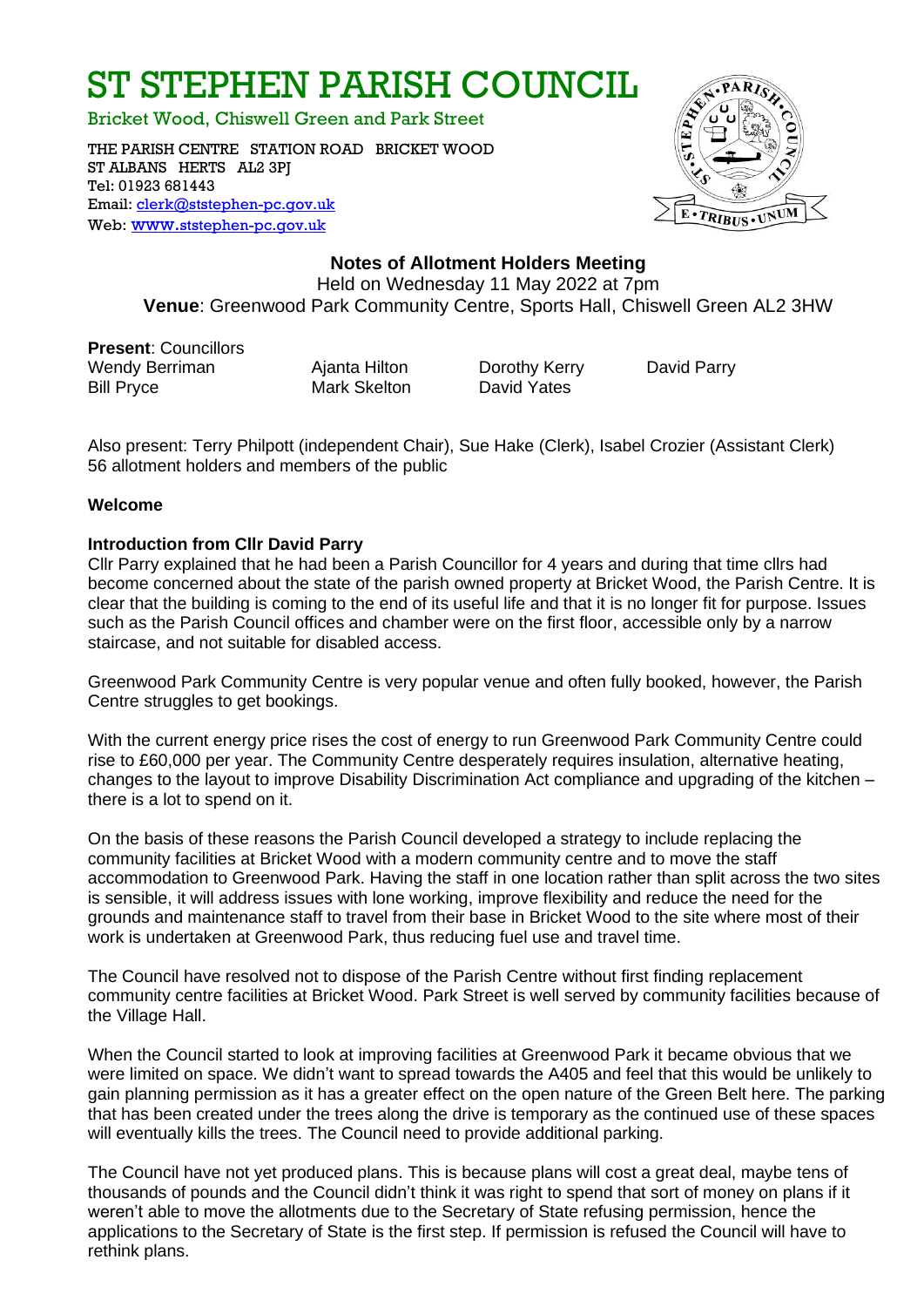We don't know how many allotments need to be moved, North Close site won't accommodate all the Tippendell Lane plots but if only half were moved then there would be room for an addition 14 plots at North Close over the current provision. The Tippendell Lane site would provide room for parking as well as a community orchard, possibly a community garden and a maintenance depo for the Council.

The Council are conscious that it will be difficult to move plots so it is best to give allotment holders as much notice as possible. If permission from the Secretary of State is given we will speak to every allotment holder individually to assess your needs and if there is a need for you to stay within the current site due to lack of access to a car for example then it may be possible to accommodate this. The Council hopes to be able to provide support to move sheds and greenhouses and will look at compensation. We understand that there is a lack of toilet facilities at North Close and we think that we can provide toilet facilities at this end of the park.

The Council will prepare the new plots and could look to provide two years free rent on the new plots. Ideally the new plots will be available early, giving plenty of time to move plants etc over.

Cllr Parry apologised for the meeting being delayed due to the power cut preventing the previous meeting going ahead and the need for the meeting to be held outside of the Purdah period prior to the local elections.

#### **Invite each of the Tippendell Lane Allotment holders who have requested to speak**

#### **Julie Johnson**

Ms Johnson thanked Cllr Parry for providing a fuller explanation then had been received previously. She pointed out that the actions in the Strategic Plan had not been consulted on with professional or residents and that without plans and consultation with professionals how could the figures in the Plan have been come by. According to the minutes no cllrs asked for supporting data to back up proposals. How could the Council sell off land for growing? Her grandchild asked – if the allotments go where will all the bugs and wildlife go?

Cllr Parry responded by stating that the allotments were not being got rid of, but relocated. The Council weren't proposing selling land for growing but the Parish Centre site, which is built on. He said he thought that if the car parking is done correctly, like National Trust car parks, with small parking bays and planting in between and with a Community Orchard on site he thought biodiversity of the site may actually increase. The plan is to see if permission to move the allotment is viable before investing in plans which would then be consulted upon.

#### **Iain Brown**

Allotment holders have spent effort and money in their plots. Most of the other options put forward have been turned down by the Council on the basis of cost. He asked:

- Have you considered if residents want to pay more in their council tax to keep things the same?
- If not all the allotments are to go who decides who stays and who has to move?
- Will there be a referendum?

Cllr Parry responded: the increase in Council tax could be 20-25%. He said that he thought a referendum was a good idea and that when the Council have a scheme worked up this could potentially go to referendum.

Due to the audience being unhappy with the amount of time given over to Cllr Parry in comparison to the time that the audience is able to speak, Terry Philpot suggested a change in format to hear all the questions and statements from the audience before going to Cllrs to respond.

#### **Ali Humphrey and Sasha**

Ms Humphreys introduced herself as the Community Engagement lead at the National Autistic Society Radlett Lodge School and explained she was devastated by the plans. The School have two plots at Tippendell Lane Site and have worked alongside other allotment holders for many years. The location is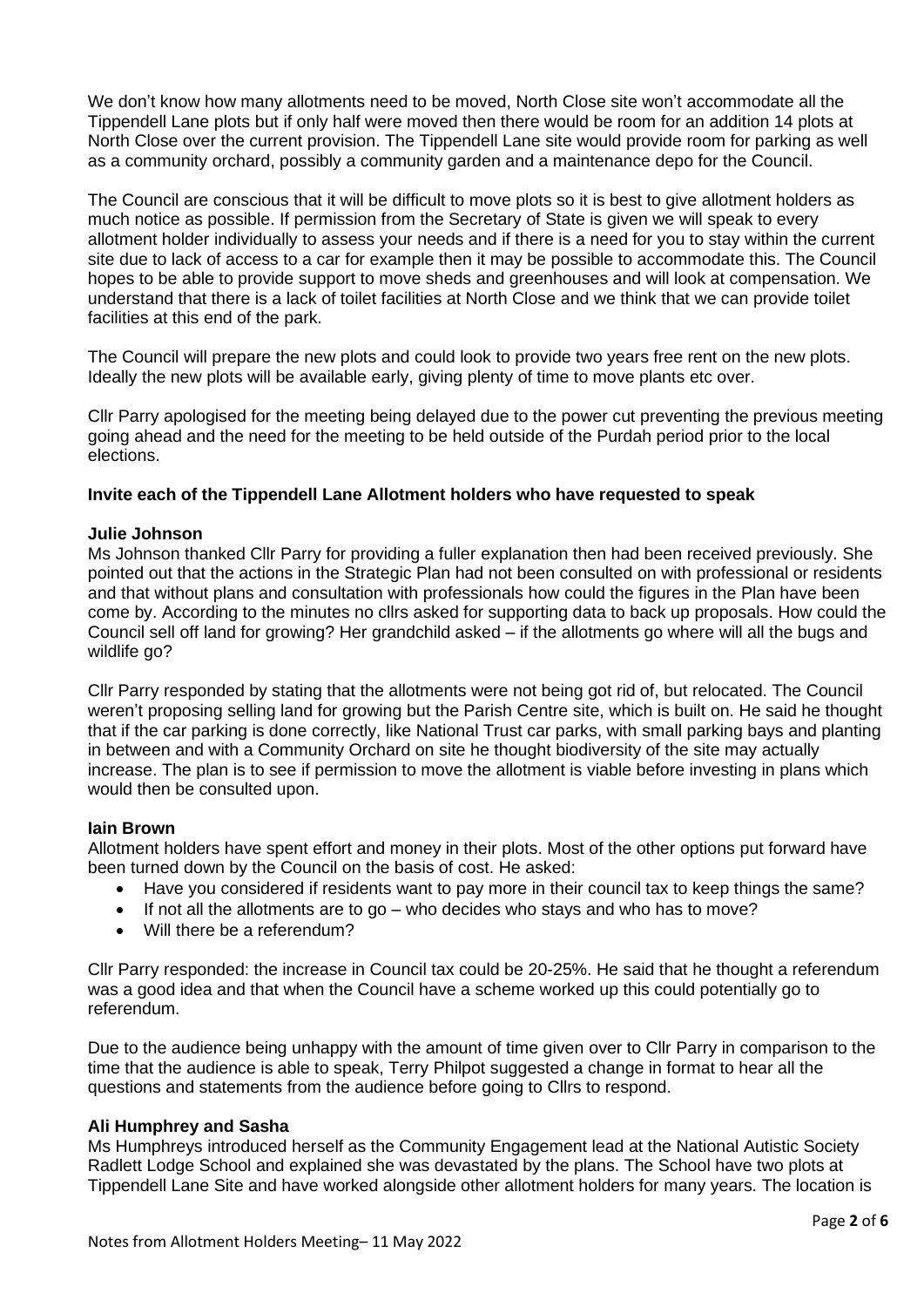central to the site working for them, the combination of having the privacy they need and opportunity to interact with fellow plot holders, plus the proximity of the toilets and the café. The North Close site would not be suitable for our students. They appreciate the need for more parking but urge the Council to reconsider – there has to be a better solution than tarmacking over productive green belt land. Questions put the Council were:

- Are you prepared to reconsider?
- Will there be toilets at the North Close site, will they be accessible, and will there be CCTV and a defibrillator?
- It's an isolated area, what measures will the Council take to make it feel safe?
- There is a 30ft slope, is that being addressed?
- Will there be access for emergency services and for loading and unloading?

#### **Neil McGrath**

• Why can't the Council achieve the increase parking by having more parking either side of the access road and make the top car bigger – could be on an overflow only basis?

Requested that every letter or email sent to the Council has an acknowledgement that it will be passed onto the Secretary of State with the application.

#### **Anna Johns**

Stated she thought that there was a right of way across North Close. Siting the Allotments here would cause child protection issues if Radlett Lodge School have an allotment here. Closing the access will impact on Killigrew School admissions.

- Have the Council sought legal advice on compliance for Disability Discrimination Act at the new site?
- Have you contacted the Council's Public liability insurers in relation to this?
- Has the council considered the costs to residents if this goes to Judicial Review?
- Who is responsible for Freedom of Information requests within the Council?
- Have the Council considered electric vehicles?

#### **Adrian Ruffhead**

- Has a Biodiversity Net Gain survey been done and if so where can we see it?
- How can you press on with this without a BNG survey?
- The Fixed Asset Strategy appears to be fixed in stone, there hasn't been any consultation with allotment holders. Are we going to get an apology for the way that this has been handled and allotment holders communicated with?
- How can more cars and more pollution and less wildlife and less insects be beneficial for biodiversity net gain?

Been told there are going to be fewer plots at the new site. Is this correct? Only room for 29 or 30 plots in new site. Mr Ruffhead referenced the SADC Local Plan 1995, policy 95, and the St Stephen Neighbourhood Plan, policy 19, which state development of allotment will only be agreed where appropriate and equivalent alternative provision is provided and the proposed new site is not appropriate or equivalent so the Council are in breach of these policies.

• Can a Council decision be reversed?

# **Colin Singleton**

The St Stephen Neighbourhood Plan does not mention parking issues at Greenwood Park but does mention them at the Three Hammers and the Co-op. it stresses sustainability but no mention of issues with having the Council staff based at Bricket Wood or with the state of the buildings. We currently walk to the allotment but if moved we will have to drive, causing us to do 40 car journey per year instead of 2.

• Why weren't any of these issued raised in the Neighbourhood Plan and what's the value of the NP if you override it in this way?

#### **Rachel Stirton**

Concerned about community health. North Close is too isolated and if an allotment holder were to need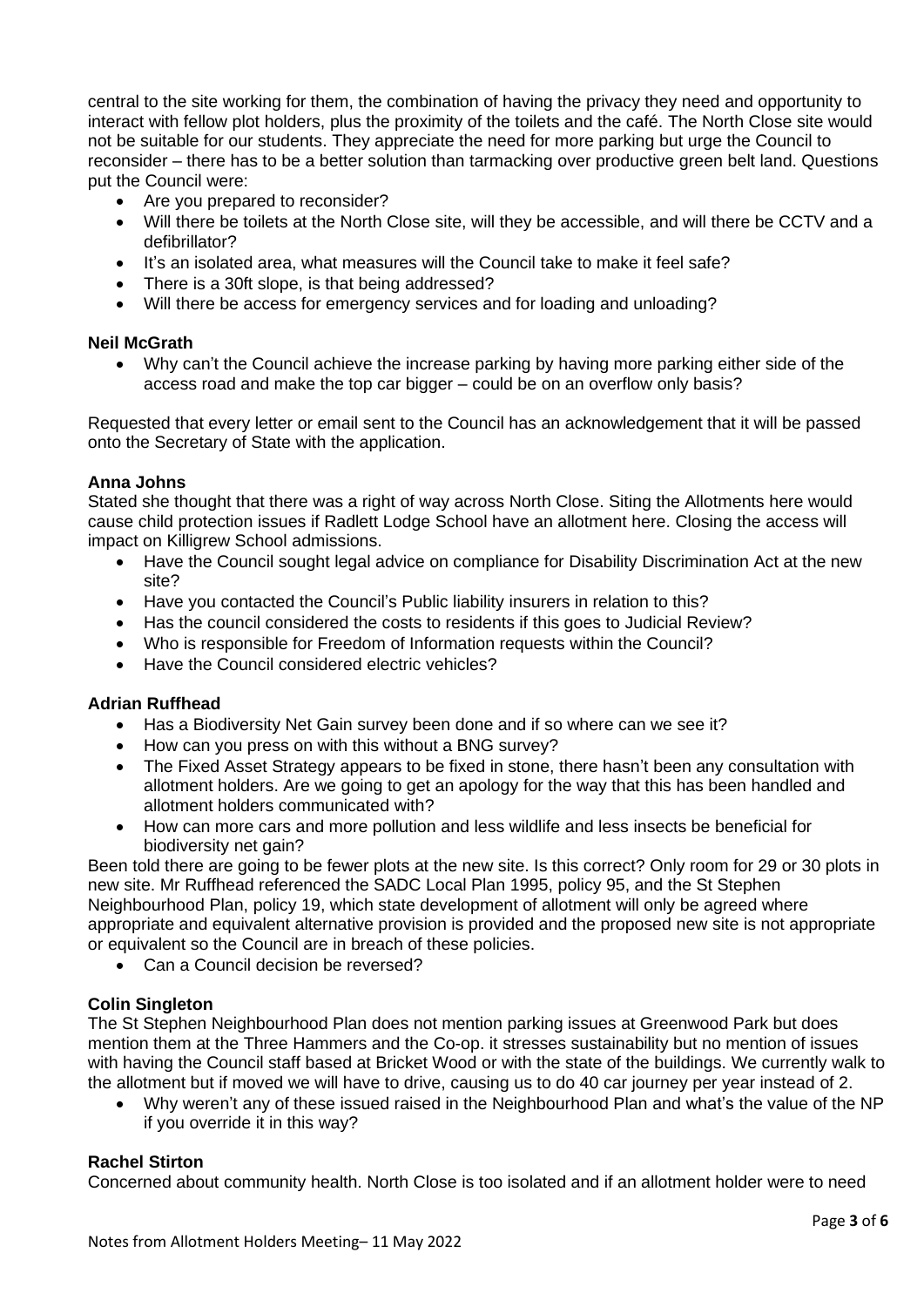assistance they may have a long wait, whereas the Tippendell Lane site is easy to access by the public if help were required.

• Seen on Facebook that permission for a Community Garden in North Close has already been given. Who has given this permission, doesn't appear in minutes of the Council?

# **Chris Hollis**

Residents expected due diligence from Cllr Parry – he has not shown this. The Strategic Plan is just a wish list. Due to lack of information we've done our own survey. The most cars we counted was 58 during our survey. Peak times are school runs, weekend football and Friday Salsa. We've calculated that at worst would need 195 spaces, Fixed Assets plan states there is a H&S issue with upper car park surface, it needs resurfacing (quoted a few years ago £100K)– top car park could have 90 spaces and with those in the bottom car park that's 136 in total, 59 short of the 195 we think you should need. As a draftsman with years of experience I have created a 3-D scale model to show I can get 195 car spaces (5.2mx2.80m), 10 disabled spaces, 8 motor cycle spaces, plus green keepers area and compound all within the park. Westminster Lodge has 181 car parking spaces between its 3 car parks and this is a district venue. I have offered you this plan, you have refused this. How have you done this when you don't have plans of your own?

There is an action in Fixed Assets minutes for Cllr Parry to create the brief which should have been done well before this.

# **Dave Rankine**

I have had an allotment for 7 years and walk my dog in the park. I was a charter civil engineer before retirement. The Council is proposing a substantial amount of development on the green belt. Between the community centre and the tennis court there is approximately 1000sqm of area which can be developed. Bricket Wood offices take up 200sqm. Could use the copse area adjacent to the upper car park instead of the allotments to extend the car park, leaving a 5m strip between the cycle path and car park. If you do that you'll get another 2000 sqm of car park which double the size of the existing car park.

#### **Barbara Nowell**

I have had the allotment for 40 years. Horrified to receive the email from the Council. You become attached to the plants and the allotment, it prompts wellbeing. Cited lyric of Big Yellow Taxi by Joni Mitchell. I live opposite the park, worked at school and use the parish centre for groups. I think Bricket Wood is going to get forgotten. I know there are problems at peak times at Greenwood but you have to live with it. What is proposed is going to effect us all.

• Has the Council suggested to hirers that they use car sharing, public transport, walk or cycle and suggest to the school that they ask people to walk or scoot to school?

#### **Ann Barrow**

Cited Cllr Parry's biog on website, 'prompting a greater sense of public involvement' – maybe you should act on this?

**Resident** – I suffer with anxiety and going to the allotment has helped me, allowing me to talk to other people. These plans will effect people with mental health issues.

**Resident** – it would cost a lot less to instead build the car park on the area of woodland adjacent to the upper car park. I live on Carisbrook Road and we are the parks overspill car park and you have to consider us too.

• Will there be an action plan after this meeting to address these points?

**Cllr Parry** – The parish should apologise for the way that this has been brought up and your initial correspondence. We asked advice from the National Allotment Society and were told that it was a simple process and that was obviously bad advice. We are not going to get rid of all the allotments and I would think the most we would relocate would be half of them. Want to do the best we can for you. Can take on board and consider the alternatives suggested. The Council will end up with more allotment plots than it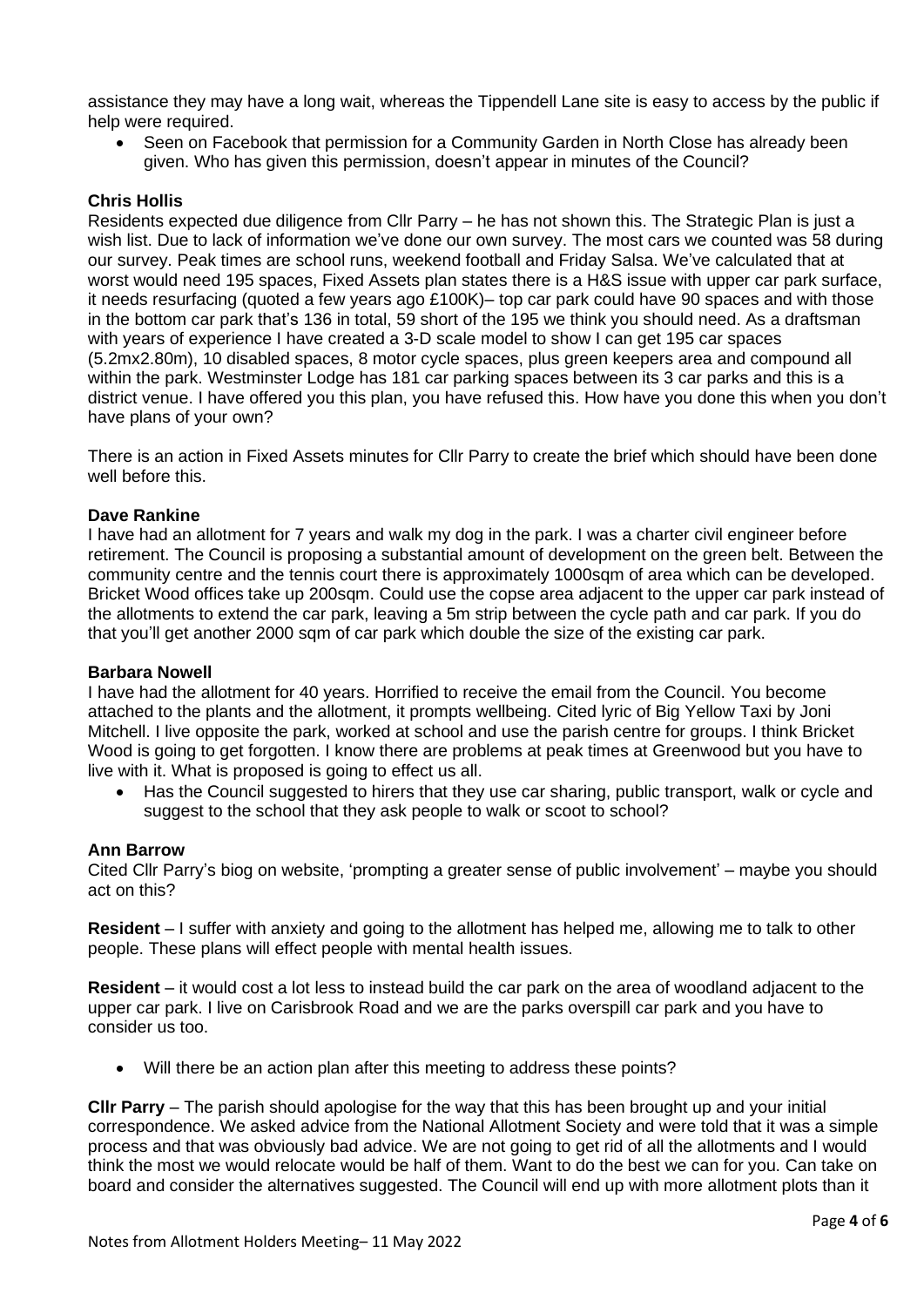currently has. The new parking will be designed more like National Trust type car parks with individual bays and planting around them. Please write to the Secretary of State and forward to the parish who will forward it on. Once we know from the Secretary of State then we will consult on plans. I think a referendum is a good idea.

**Chris Hollis** – the National Allotment Society have had more objections to this than any other application. The NAS thought it was going to be a straight swap but they didn't have the information on the new site, slope and geology.

#### **Invite each of the Watford Rd and/or Park St Lane Allotment holders or St Stephen Parish residents who have requested to speak**

# **David Samuels**

I am a concerned local resident. The car parks cope with the current use, what is the need for increased capacity?

#### **Graham Wilson**

As chair of the St Stephen Garden Club and I have worked a lot in the past with the cllrs. On the whole they do work in the best interests of the parish but on this occasion, they have made a right balls up. I was one of the first allotment holders at Greenwood Park and after four years I gave up. Moving to a new allotment is very difficult. I approached the Council about planting trees before Christmas and was offered the opportunity to help deliver a community orchard but this has not progressed and I have had no further contact from the Parish. Jewel in the crown – its Greenwood Park not Greenwood car park.

#### **Paul Doran**

I am a resident of North Close. If the centre is to be a focal point it needs to serve the whole community and needs developing to be fit for purpose. However, current activity, the football and dance events outstrip the car park capacity. Covid has meant that the park has been discovered by dog walkers from further afield who drive here. Killigrew School has increased its catchment area exacerbating the existing parking problems which have culminated in public order offences. We need additional car parking facilities if this centre is to serve the whole of Chiswell Green residents the problem is the location and how it can be best done to serve the whole community.

#### **Jillian Ewing**

The Council can't ignore what's been said tonight

# **Invite each individual not from the Parish or those who had not registered to speak**

#### **Aaron Jacobs**

I am a former district councillor for Chiswell Green. I urge you to reconsider.

- Why not look properly about the top car park.
- Will you actively take into account mental health issue raised here?
- You said concerns have been expressed by the police what concerns and how often are they expressed?
- Can you put in writing that the plan will go to referendum?
- Why are we not hearing from other cllrs, only heard from Cllr Parry?
- Was it a unanimous decision? *-show of hands from cllrs confirmed it was unanimous*

#### **Resident**

Any change to the park – every resident should be consulted. Embrace home working to negate the need to build more office space.

#### **Summary-To confirm any agreed actions & next steps**

Cllr Parry – I will make it my own personal commitment to support having a referendum on the plan when we have a plan. As far as I'm aware the Council haven't given permission for a community garden at North Close –may have expressed support for a community garden at Greenwood Park.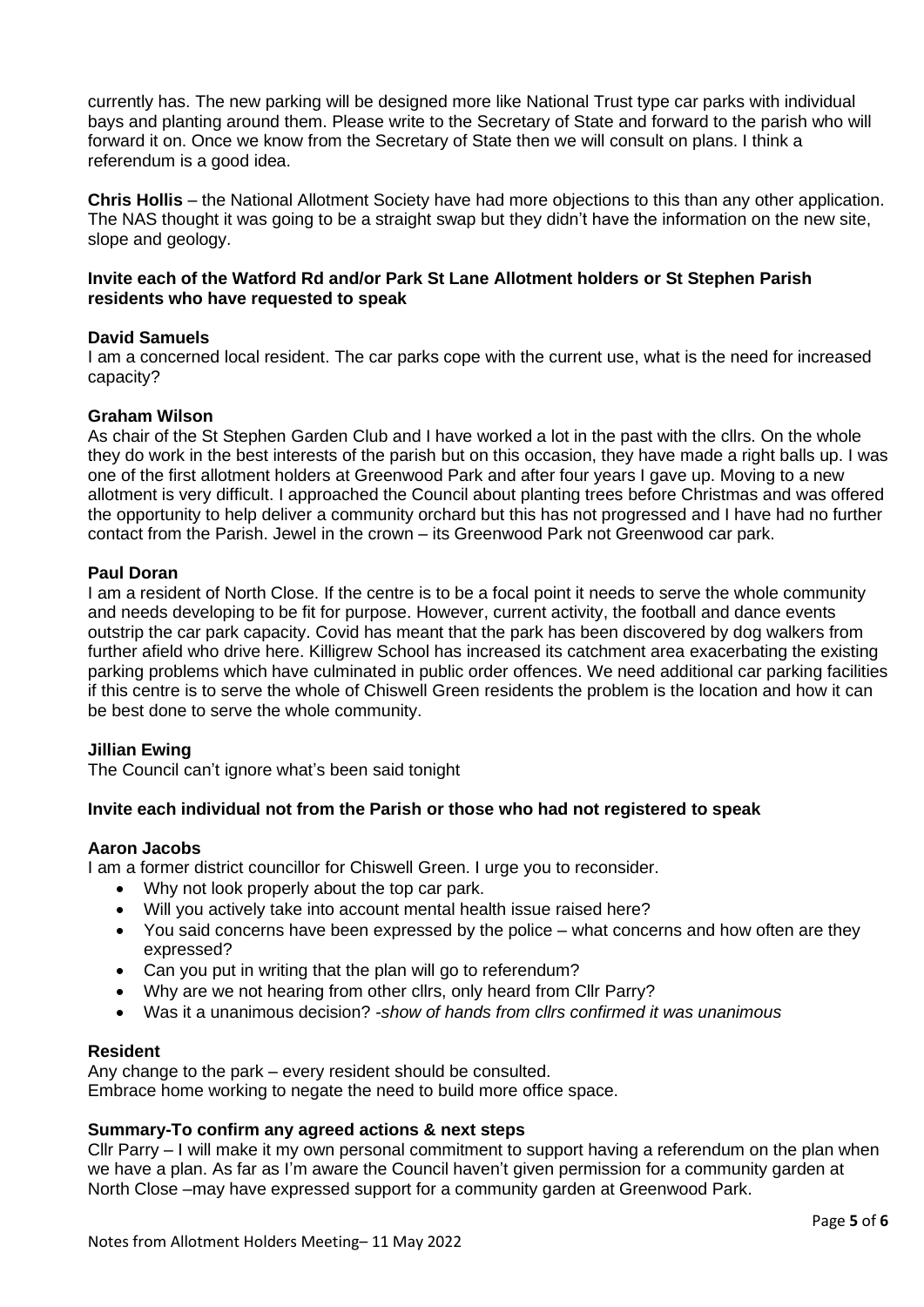We will produce an action plan. We may only need to take one or two allotments but needed to have the flexibility to be able to move more. The first stage was always going to be getting permission from the Secretary of State, but we may not need to move the majority of plots.

**Cllr Bill Pryce** – We are listening to you and your comments will be looked at in depth. Community Garden still under consideration.

**Resident** – need the action plan to be time dated and the referendum should be sooner rather than later.

Up to the Council to forward on objections - the Parish Council guarantees to send the objections sent in onto the Secretary of State

**Cllr Dorothy Kerry** – Clear there is a lot of anger and disappointment. I think what we are trying to do is the right things – sometimes we may go about it in the wrong way. Trying to act in the best interests of the majority of the residents. That's what we've tried to do in terms of looking at the Parish Centre which is not fit for purpose – we could haemorrhage money. We have heard the alternative ideas and heard the anger. We will go away and look at what you have said and the alternative suggestions you've made.

**Resident** – you've got five football pitches – you could put everything you want on the top football pitch nearest Killigrew.

Please look at suggestions that have been made before you make the application to the Secretary of State.

**David Choppin** – there is plenty of land at Greenwood Park. I live in Tippendell Lane and haven't seen a problem – a few parked cars slow the traffic down. Could relocate the football pitch to beside St Julian Wood and use the first pitch for car parking etc. The Council should rethink. If eight cllrs ask for it, the decision can be overturned. Seems you've done a lot of this in secret.

**Resident** - Please reflect on what's been said – before short circuiting and going to the Secretary of State – if you ignore democracy and go straight to Secretary of State you'll lose the faith of people.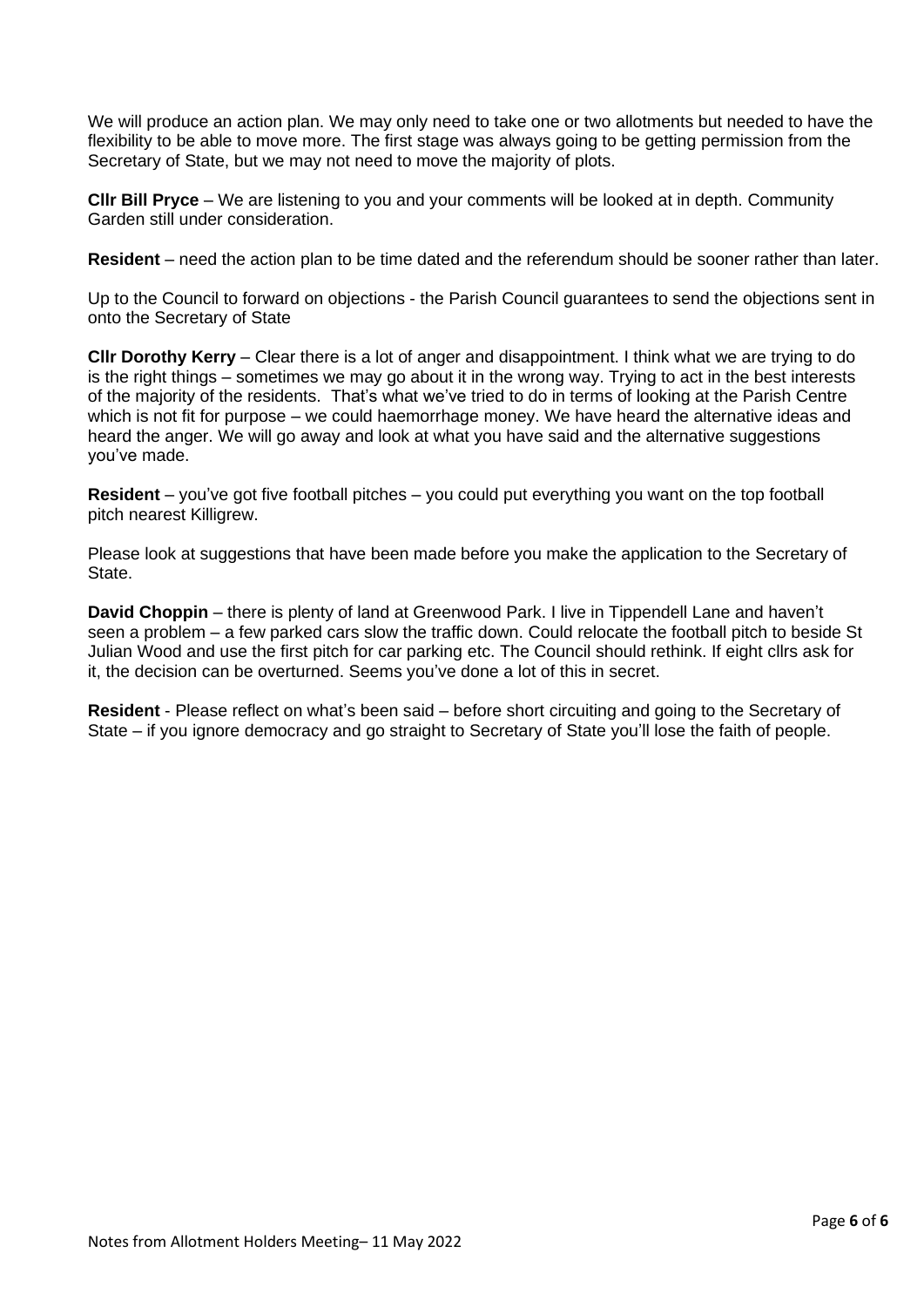# **Fixed Assets Development Strategy**

– this document was produced following discussion and decisions taken at Fixed Asset committee 25-11-2021. It was agreed by Full Council on 17 February 2022

# **Topic: Future strategy for development of the Parish Council developed sites**

Park Street Pavilion St Stephen Parish Centre and Barn

Greenwood Park

#### **Background**

In the context of adoption of the Parish Strategic Plan, the Fixed Asset Committee recommends moving from a reactive, single-year approach to managing our fixed assets toward a proactive, multiyear rolling development strategy. This would allow us to set directions and implement long-term solutions, rather than continuing to respond (or not) to 'crises'.

Recent committee discussions have therefore focused on both how to address urgent matters and how to get to where we want to be (aligned with the Strategic Plan objectives). This has resulted in the proposed development strategy (below), which seeks to characterise issues associated with our major fixed assets, make proposals to address their shortcomings, note constraints on those proposals and provide indicative budgets and timescales.

The Fixed Assets committee will provide regular updates to Full Council on progress and constraints, along with proposed updates to the plan.

# **Resolutions made at Fixed Assets Committee (3 Feb 22) and Full Council in support:**

- 1 The Council task the Fixed Asset Committee to set up a Task and Finish group to progress the Development Strategy, and liaise with Community & Leisure (wider Community) in respect of the Community Facilities required.
- 2 The Council provide a figure of £30,000 in the 22/23 budget to enable the Task & Finish Group to commission initial designs and employ professional support /obtain advice regarding planning, source funding etc.
- 3 The Council provide a figure of £150,000 in the 22/23 budget to commence work on providing replacement allotment plots on the North Close open area and additional car parking on re-located allotments off drive to Greenwood Park. Work to include new community orchard, surfacing and lighting to existing car parks, possible additional parking accessed from Watford Road for allotment holders and essential safety work to GP Pavilion patio. (With a view to similar budgeted for 23-24).
- 4 Initial proposals to include project proposals for accessing S106 funding held by SADC for improvements to Leisure Facilities and Green Infrastructure in St Stephen.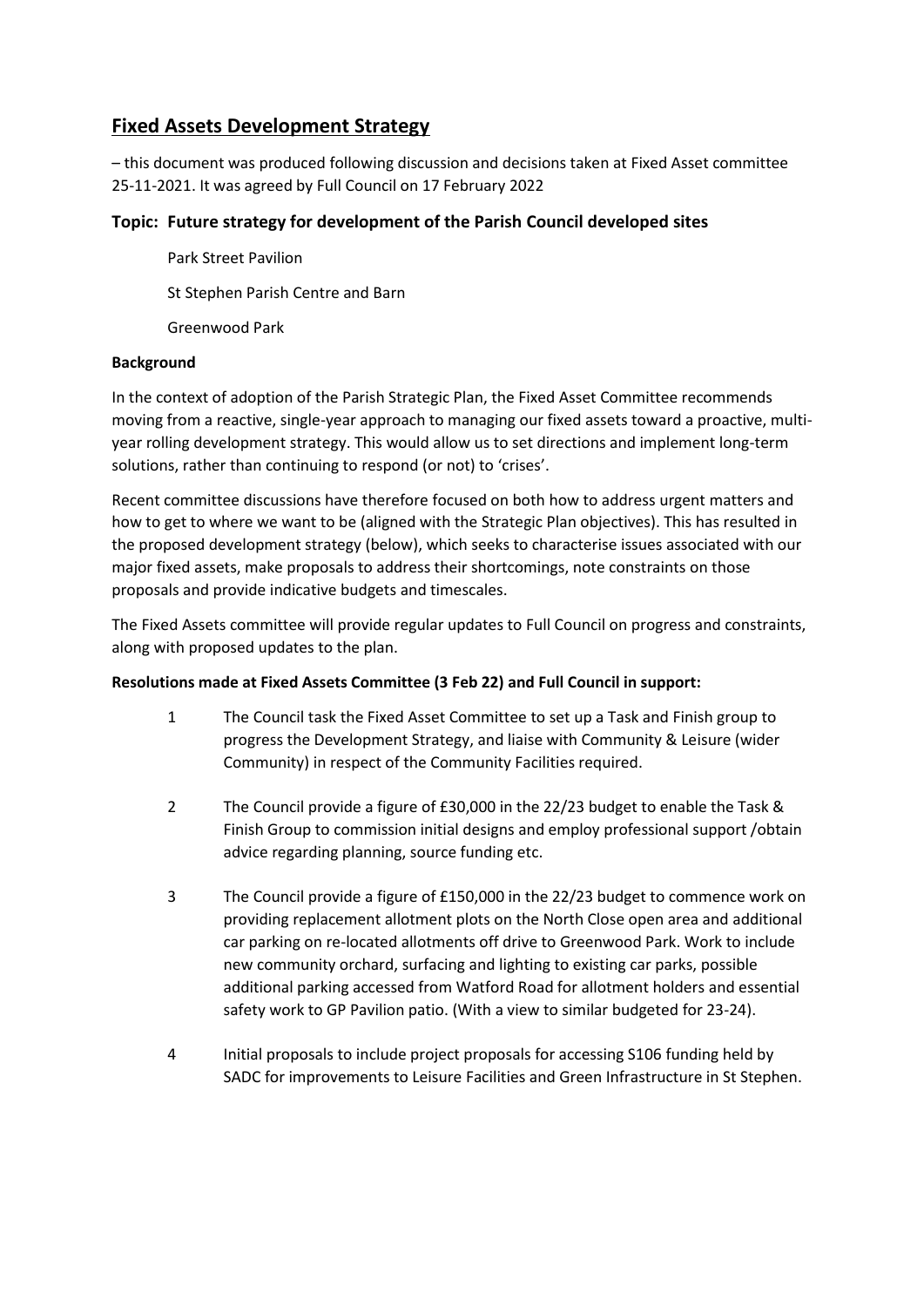# **Fixed Asset Development Strategy**

| <b>PARK STREET</b>          |                          |                        |                          |
|-----------------------------|--------------------------|------------------------|--------------------------|
| <b>PAVILLION</b>            |                          |                        |                          |
| Issues / Assessment         | Proposals                | Constraints            | <b>Budget /Timescale</b> |
|                             |                          |                        |                          |
| Building is in poor         | Maintain facilities only | Transfer of ownership  | Maintenance only         |
| condition, particularly     | until asset devolved to  | from District Council  |                          |
| internally.                 | Parish from SADC;        | not complete.          | No additional budget     |
|                             | then re-assess in        |                        | requirements in 22/23    |
| Good quality changing       | terms of longer-term     | Separate ownership of  |                          |
| facilities for sports use   | improvements             | bar facility restricts |                          |
| required. Park Street       |                          | options                |                          |
| fairly well served for      |                          |                        |                          |
| <b>Community Facilities</b> |                          |                        |                          |
| but possible long-term      |                          |                        |                          |
| opportunities if club       |                          |                        |                          |
| becomes available.          |                          |                        |                          |

| <b>ST STEPHEN PARISH</b>    |                                              |                                      |                          |
|-----------------------------|----------------------------------------------|--------------------------------------|--------------------------|
| <b>CENTRE</b>               |                                              |                                      |                          |
| Issues / Assessment         | Proposals                                    | Constraints                          | <b>Budget /Timescale</b> |
| <b>MAIN BUILDING</b>        |                                              |                                      |                          |
|                             |                                              |                                      |                          |
| Despite a shortage of       | The current facilities                       | Finding alternative                  | In practical terms       |
| <b>Community Facilities</b> | need to be replaced.                         | accessible and                       | unlikely to be           |
| in Bricket Wood, our        |                                              | convenient location for              | approved and             |
| facilities are not fully    | The admin office and                         | alternative Community                | finalised quicker than   |
| utilised. Size and          | Council Chamber                              | facilities is difficult and          | 2 years with at least a  |
| accessibility are the       | need to be relocated,                        | will need to be done                 | further year for         |
| main issues.                | possibly at                                  | first. (Donkey Field still           | construction.            |
|                             | <b>Greenwood Park but</b>                    | uncertain). Investigate              |                          |
| Council offices and         | other options may be                         | other options                        | Maintenance              |
| chamber not                 | viable or become                             |                                      | decisions to be based    |
| accessible for              | available.                                   | If Admin Office to move              | on $a$ 3 – 5 year basis. |
| disabled or for             |                                              | to Greenwood Park it                 |                          |
| visitors. Not feasible      | New improved                                 | will take min 18 months              | 22/23 Budget to          |
| to remedy.                  | Community facilities                         | before site became                   | include consultation     |
|                             | need to be provided                          | available                            | /design fees and Staff   |
| Building in poor            | in Bricket Wood.                             |                                      | time. (Budget            |
| structural condition -      |                                              | Planning - the site is in            | £10,000)                 |
| some continuing             | Financing of                                 | the Green Belt. The                  |                          |
| movement, roof in           | relocation will require                      | approval for the QEQM                |                          |
| poor condition,             | selling the existing<br>site for residential | development and                      |                          |
| external rendering          |                                              | existing buildings help<br>but not a |                          |
| failing. Very poor          | development.                                 |                                      |                          |
| energy efficiency           |                                              | straightforward<br>proposition.      |                          |
| Imminent                    |                                              |                                      |                          |
| redevelopment of            |                                              |                                      |                          |
|                             |                                              |                                      |                          |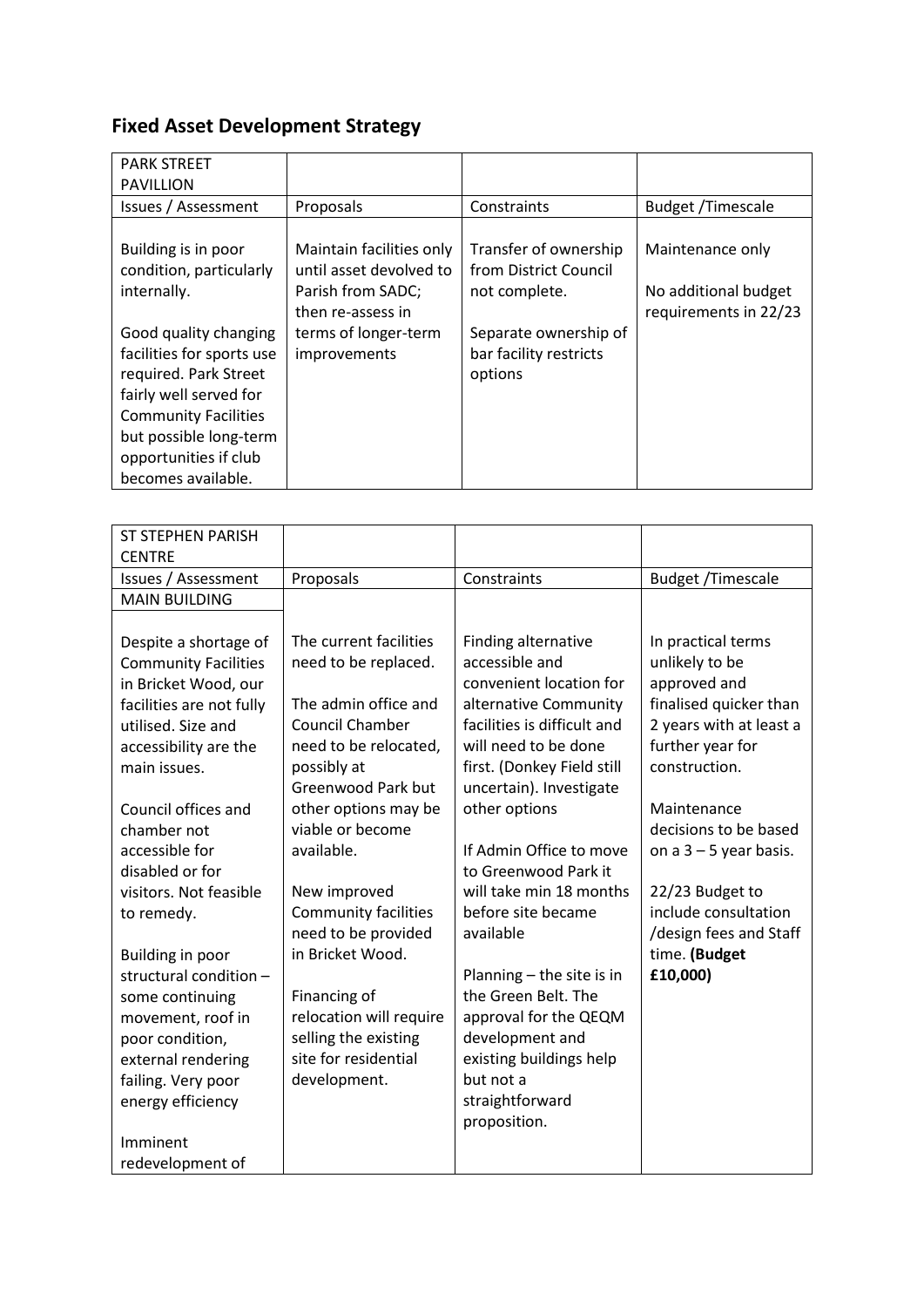| adjacent site for<br>special needs<br>residential, with<br>shared access, will<br>further limit viability                                                                                                                                                                                                       |                                                                                                                                                                                            |                                                                                                                                                                                                                                                                                                      |                                                                                                                                    |
|-----------------------------------------------------------------------------------------------------------------------------------------------------------------------------------------------------------------------------------------------------------------------------------------------------------------|--------------------------------------------------------------------------------------------------------------------------------------------------------------------------------------------|------------------------------------------------------------------------------------------------------------------------------------------------------------------------------------------------------------------------------------------------------------------------------------------------------|------------------------------------------------------------------------------------------------------------------------------------|
| of hire facilities.<br>The existing site is not<br>fit for purpose.                                                                                                                                                                                                                                             |                                                                                                                                                                                            |                                                                                                                                                                                                                                                                                                      |                                                                                                                                    |
| <b>BARN</b>                                                                                                                                                                                                                                                                                                     |                                                                                                                                                                                            |                                                                                                                                                                                                                                                                                                      |                                                                                                                                    |
| The Barn is<br>structurally in good<br>condition but its<br>design not ideally<br>suited for<br>maintenance depot.<br>High energy &<br>maintenance costs.<br>Not efficient base due<br>to travel time to<br>Greenwood Park.<br>Conflict with QEQM<br>centre, possible need<br>to include with<br>development of | Relocate<br>Maintenance /<br>Groundskeeping<br>depot to new facility<br>at Greenwood Park<br>(possibly to other site<br>in conjunction with<br>Office if this does not<br>go to Greenwood) | Availability of<br>alternative facilities.<br>(Can decision pre-empt<br>Office move?)<br>Alternative use - needs<br>planning evaluation and<br>financial appraisal<br>Although Barn is not<br>listed, opposition to any<br>proposal involving<br>demolition/replacement<br>likely to be substantial. | Maintenance<br>decisions to be based<br>on $a$ 3 – 5 year basis.<br>Design / Planning<br>consultation work in<br>with budget above |
| Parish Centre to make<br>viable                                                                                                                                                                                                                                                                                 |                                                                                                                                                                                            |                                                                                                                                                                                                                                                                                                      |                                                                                                                                    |

| <b>GREENWOOD PARK</b>    |                         |                        |                          |
|--------------------------|-------------------------|------------------------|--------------------------|
| Issues / Assessment      | Proposals               | Constraints            | <b>Budget /Timescale</b> |
| <b>MAIN BUILDING</b>     |                         |                        |                          |
|                          |                         |                        |                          |
| Strong usage of          | The current facilities  | Moving the allotments  | Work on new              |
| facilities suggests they | should be               | $-12$ months notice    | allotments,              |
| are generally what is    | substantially updated   | has to be given to     | community orchard        |
| required, though         | and extended, dealing   | allotment holders and  | etc and possibly some    |
| alternative facilities   | with the issues listed. | it would be            | of the work to the       |
| might provide for un-    |                         | appropriate to have    | main building can        |
| met demand.              | As well as energy       | the alternative site   | commence 22/23 as        |
|                          | efficiency measures     | ready and available    | can some car parking     |
| Specific issues          | include energy          | well before taking     | work - Suggest           |
| identified that need to  | generation (Solar PV).  | back existing          | £150,000 budget in       |
| be addressed.            |                         | allotments.            | coming year (and         |
|                          | Provide a community     |                        | similar 23-24)           |
|                          | orchard at North Close  | Planning - the site is |                          |
|                          | open space or           | in the Green Belt. The |                          |